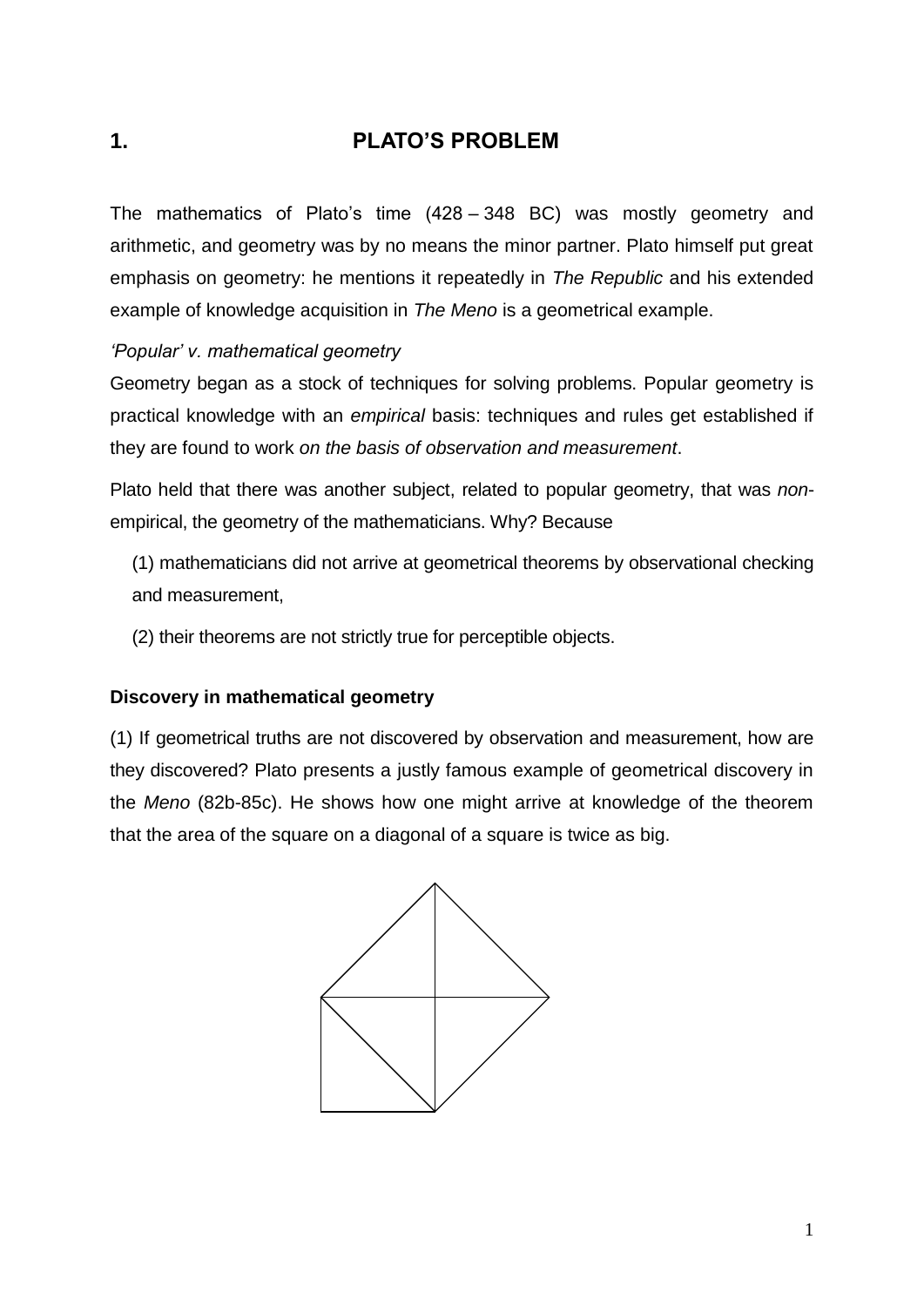This way of arriving at a geometrical truth does not involve measurement. Indeed it is not true for the actual figures in the diagram, so measuring would not help. Visual experience plays *some* role, but not the role of evidence. If visual experience were used as evidence, the evidence would not support the claim, for two reasons.

- (i) A single instance is insufficient support for a universal claim.
- (ii) We know that the diagram does not give us even one instance, because it is geometrically imperfect — edges bumpy and fuzzy, vertices formed from endpoints that do not exactly coincide etc.

In Plato's view, the role of the visual experience is to *prompt the mind* bringing certain truths to our awareness; from those truths we reach new geometrical knowledge by deductive reasoning.

## **Geometry and the perceptible world**

What about the second claim, that

(2) geometrical theorems are only approximately true of perceptible objects ? Here is an example of the application of geometry in ancient times.

### *Determining the circumference of the earth*

The ancient Greeks already knew that the earth was not flat. They believed that it was roughly spherical. Eratosthenes, the polymath librarian of Alexandria, sought to determine the circumference of the earth.

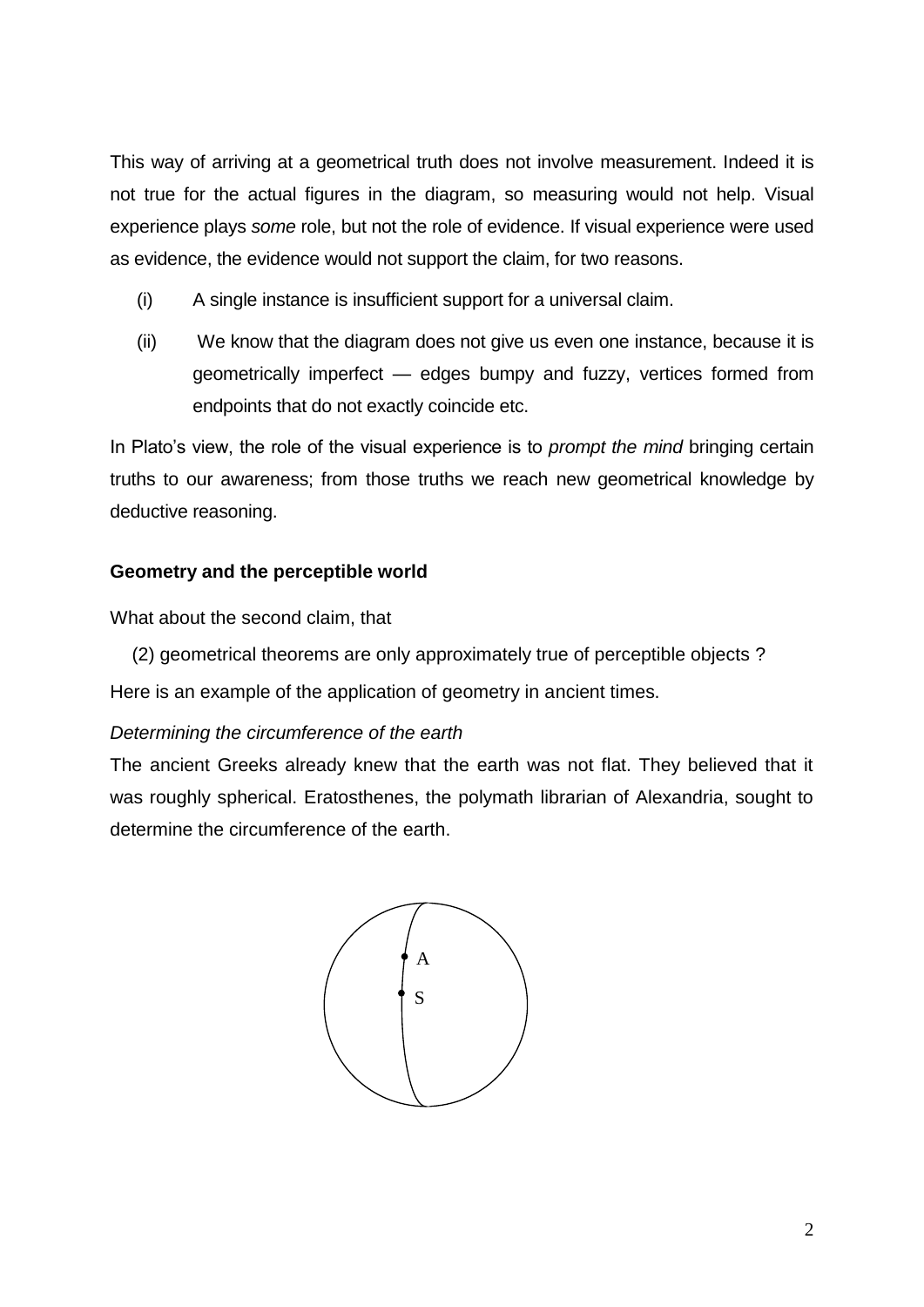For simplicity Eratosthenes assumed that the earth is perfectly spherical and that rays from the sun reaching the earth simultaneously were perfectly parallel, assumptions he thought would produce no significant error. The Nile runs through a twon then known as Syene to Alexandria. Eratosthenes knew that the Nile runs roghly North-South, so that part of the Nile between Syene and Alexandria is part of a great circle, i.e. a circumference of the earth, passing through the poles.



The distance along the arc between Alexandria and Syene was known (approx 5000 stadia). Now consider the angle  $\theta$  at the earth's centre subtended by this arc. Clearly, the length of that arc AS is to the earth's circumference C as angle  $\theta$  is to 360°:

 $AS:C :: \theta:360$ 

 $AS/C = \theta/360$ .

As the distance AS was known, the task was to find angle  $\theta$ .

Here is how Eratosthenes found it. He knew that Syene had a very deep well whose water is touched by sunlight only at noon on the longest day of the year, so that at that point the sun would be directly over Syene. He realised that the angle  $\theta$ subtended at the centre of the earth by the arc AS would be the same as the angle of the sun's inclination to the vertical in Alexandria when it was directly over Syene (as on OH 3). So at noon one midsummer day he measured the sun's inclination to the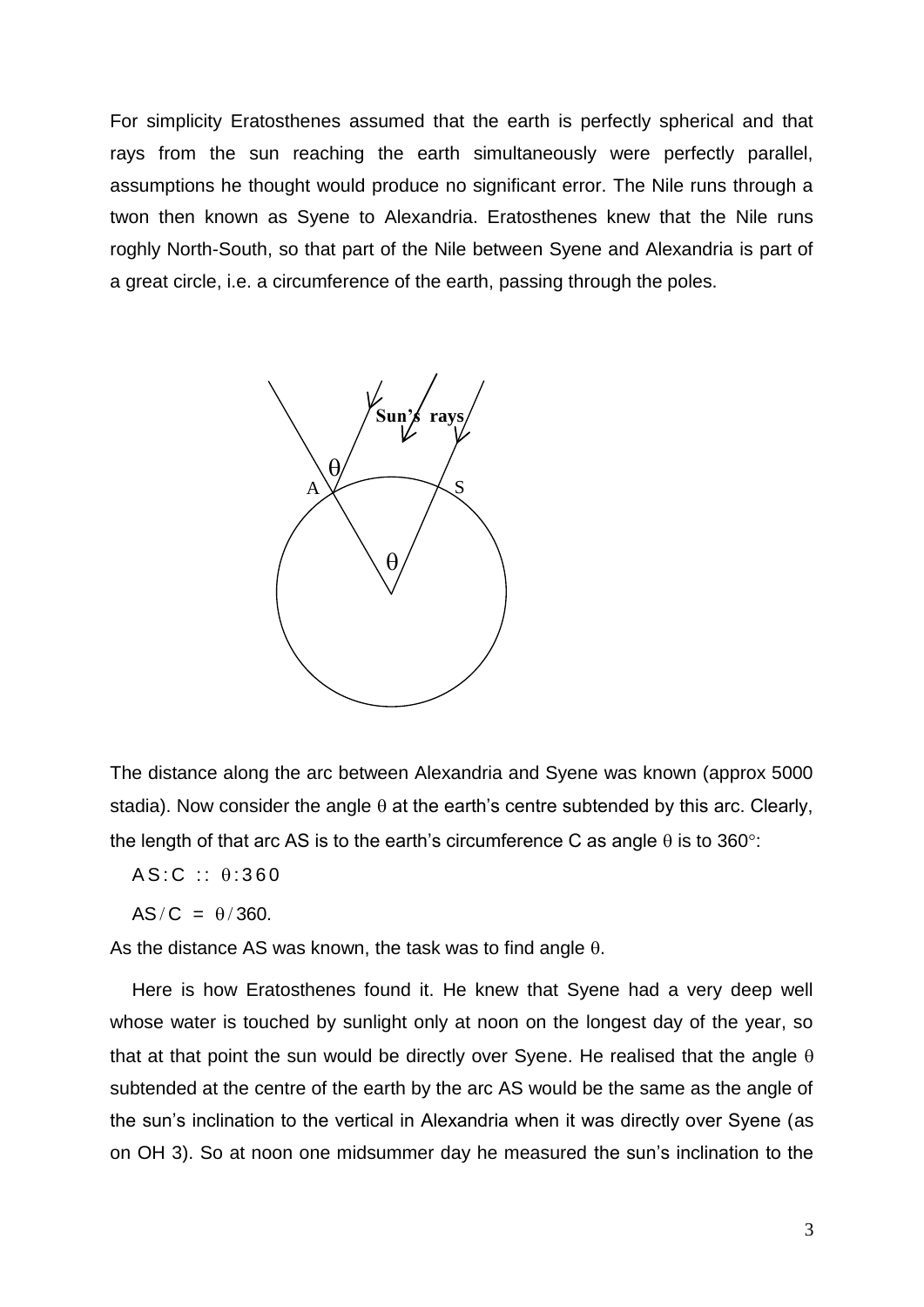vertical in Alexandria, and found it to be  $7^{\circ}12'$ . There are 60' (minutes) in a degree, so that is one fifth or 0.2 of a degree. So the sun's inclination to the vertical in Alexandria at noon on midsummer's day i.e. the angle  $\theta$  is 7.2°. Now we can feed this into our equation

$$
\frac{AS}{C} = \frac{\theta}{360}
$$
  
5000 7.2

*C* 360  $=$ 

By simple arithmetic we get

$$
\frac{5000}{C} = \frac{1}{50}
$$

So the circumference of the earth is 50 times the length of the arc AS:

 $C = 50 \times 5000 = 250,000$  stadia

To get this result, Eratosthenes makes some simplifying assumptions:

- $\circ$  the earth is a perfect sphere;
- o the sun's rays reaching the earth are perfectly parallel.

These assumptions are needed in order to apply the relevant theorems

- $\circ$  Arc / Circumference = Angle subtended / 360°;
- o When a line crosses a pair of parallel lines, corresponding angles are equal.

Those theorems are only *approximately* true of the physical situation, as the earth does not have a perfectly circular circumference and is not a perfect sphere, and the sun's rays reaching the earth on not always perfectly parallel. This illustrates the second claim:

(2) The theorems of geometry are only approximately true for perceptible objects.

### **Plato's Problem**

The same is true of other theorems, such as the geometrical theorem in the *Meno*.

The area on a diagonal of a given square  $= 2 \times$  the area of the given square.